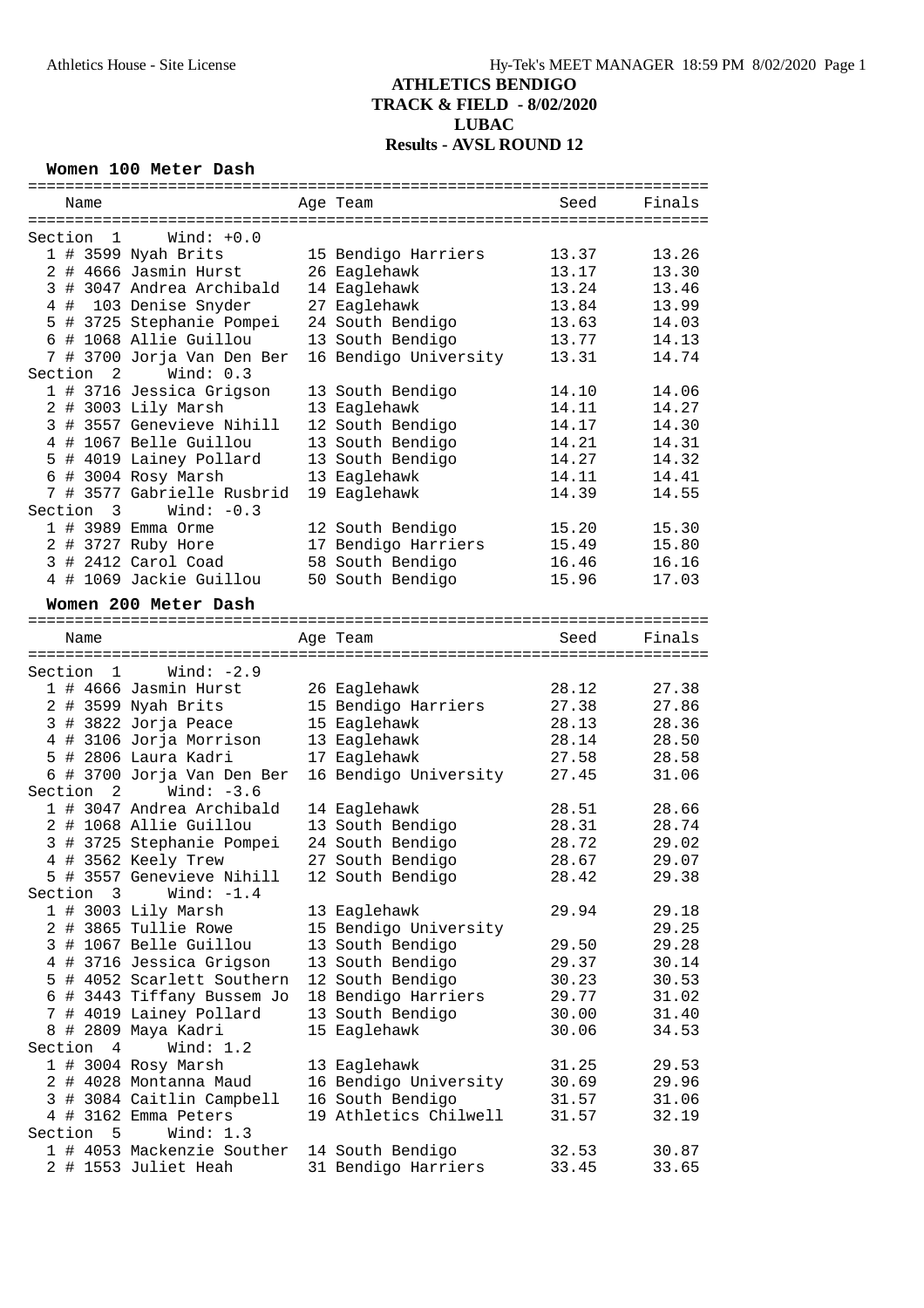|                           | Women 200 Meter Dash                     |                       |                                 |        |
|---------------------------|------------------------------------------|-----------------------|---------------------------------|--------|
|                           | 3 # 3727 Ruby Hore                       | 17 Bendigo Harriers   | 33.07                           | 33.95  |
| Section 6                 | 4 # 1069 Jackie Guillou<br>Wind: $-2.2$  | 50 South Bendigo      | 33.50                           | 34.29  |
|                           | 1 # 4218 Trudy Haines                    | 49 South Bendigo      | 34.18                           | 33.79  |
|                           | 2 # 4465 Janet Hodnett                   | 41 Bendigo University | 34.27                           | 34.20  |
|                           | 3 # 2860 Kathryn Heagney                 | 69 Eaglehawk          | 34.44                           | 34.64  |
|                           | 4 # 2807 Sandra Kadri                    | 49 Eaglehawk          | 34.49                           | 34.80  |
|                           | 5 # 3559 Isabel Nihill                   | 16 South Bendigo      | 33.74                           | 35.02  |
|                           | 6 # 4687 Shavaun Roberts                 | 45 Eaglehawk          |                                 | 35.28  |
|                           | 7 # 3007 Leah Langtree                   | 43 Eaglehawk          | 33.88                           | 36.24  |
| Section 7                 | Wind: $-2.0$                             |                       |                                 |        |
|                           | 1 # 3166 Jemma Norton                    | 13 South Bendigo      | 37.77                           | 36.75  |
|                           | 2 # 1357 Anne Buckley                    | 52 Bendigo Harriers   | 38.72                           | 38.06  |
|                           | 3 # 3699 Melissa Douglas                 | 45 Bendigo University | 42.38                           | 42.00  |
|                           | 4 # 3083 Kylie Campbell                  | 43 South Bendigo      | 42.62                           | 46.21  |
|                           | 5 # 2497 Annette Curtis                  | 63 South Bendigo      | 47.70                           | 48.17  |
|                           | Men 100 Meter Dash                       |                       |                                 |        |
|                           |                                          |                       |                                 |        |
| Name                      |                                          | Age Team              | Seed                            | Finals |
| Section 1                 | Wind: $-3.2$                             |                       |                                 |        |
|                           | 1 # 4644 Alec Colturi                    | 15 Eaglehawk          | 11.97                           | 12.23  |
|                           | 2 # 3281 Oliver Muggleton                | 17 South Bendigo      | 12.15                           | 12.42  |
|                           | 3 #11010 xDavid Morrissey                | 38 Unattached         | 11.98                           | X12.43 |
|                           | 4 #11133 xSeth Hoskin                    | 15 Unattached         | 12.02                           | X12.51 |
|                           | 5 # 4375 Sam Storer                      | 27 Eaglehawk          | 12.35                           | 12.70  |
| Section <sub>2</sub>      | Wind: $-1.3$                             |                       |                                 |        |
|                           | 1 # 3167 Aaron Norton                    | 40 South Bendigo      | 12.88                           | 13.22  |
|                           | 2 # 2712 Christopher Timew               | 45 South Bendigo      | 14.13                           | 13.67  |
|                           | 3 # 3172 %Timothy Sullivan               | 44 Eaglehawk          | 13.25                           | 13.78  |
|                           | 4 # 4335 Lachlan Carr                    | 23 Bendigo Harriers   | 13.37                           | 13.92  |
|                           | 5 # 3085 Kyle Hilson                     | 22 South Bendigo      | 14.25                           | 14.38  |
|                           | 6 # 3445 Keenan Seymour                  | 12 South Bendigo      | 13.72                           | 14.47  |
|                           | 7 # 4219 Logan Hromenko                  | 14 South Bendigo      | 14.30                           | 15.34  |
|                           | 8 # 4249 Connor Clarke                   | 14 Bendigo Harriers   | 15.63                           | 16.35  |
|                           | Men 200 Meter Dash                       |                       |                                 |        |
|                           |                                          |                       | =============================== |        |
| Name                      |                                          | Age Team              | Seed                            | Finals |
|                           |                                          |                       |                                 |        |
| Section<br>$\overline{1}$ | Wind: $-1.9$<br>1 # 3571 Angus McKindlay | 16 Eaglehawk          | 23.80                           | 23.75  |
|                           | 2 # 3345 James Bentley                   | 15 Eaglehawk          | 23.53                           | 23.86  |
|                           | 3 # 3281 Oliver Muggleton                | 17 South Bendigo      | 24.49                           | 24.15  |
|                           | 4 # 3855 Kenan Seebah                    | 16 Eaglehawk          | 23.64                           | 24.27  |
|                           | 5 #11133 xSeth Hoskin                    | 15 Unattached         | 24.46                           | X24.54 |
|                           | 6 #11010 xDavid Morrissey                | 38 Unattached         | 24.93                           | X24.89 |
|                           | 7 # 3401 Liam Gay                        | 15 South Bendigo      | 24.83                           | 25.15  |
| Section<br>2              | Wind: $-1.9$                             |                       |                                 |        |
|                           | 1 # 4267 Arshdeep Singh                  | 16 South Bendigo      | 25.70                           | 25.26  |
|                           | 2 # 4375 Sam Storer                      | 27 Eaglehawk          | 26.17                           | 25.73  |
|                           | 3 # 3538 David Chisholm                  | 51 Eaglehawk          | 25.97                           | 26.16  |
|                           | 4 # 4423 Harry Roberts                   | 14 Eaglehawk          | 26.19                           | 26.27  |
| Section 3                 | Wind: $0.1$                              |                       |                                 |        |
|                           | 1 # 1261 Antony Langdon                  | 51 Eaglehawk          | 27.21                           | 26.90  |
|                           | 2 # 4335 Lachlan Carr                    | 23 Bendigo Harriers   | 27.67                           | 27.41  |
|                           | 3 # 3952 Nicholas Alexande               | 15 South Bendigo      | 27.05                           | 27.62  |
|                           |                                          |                       |                                 |        |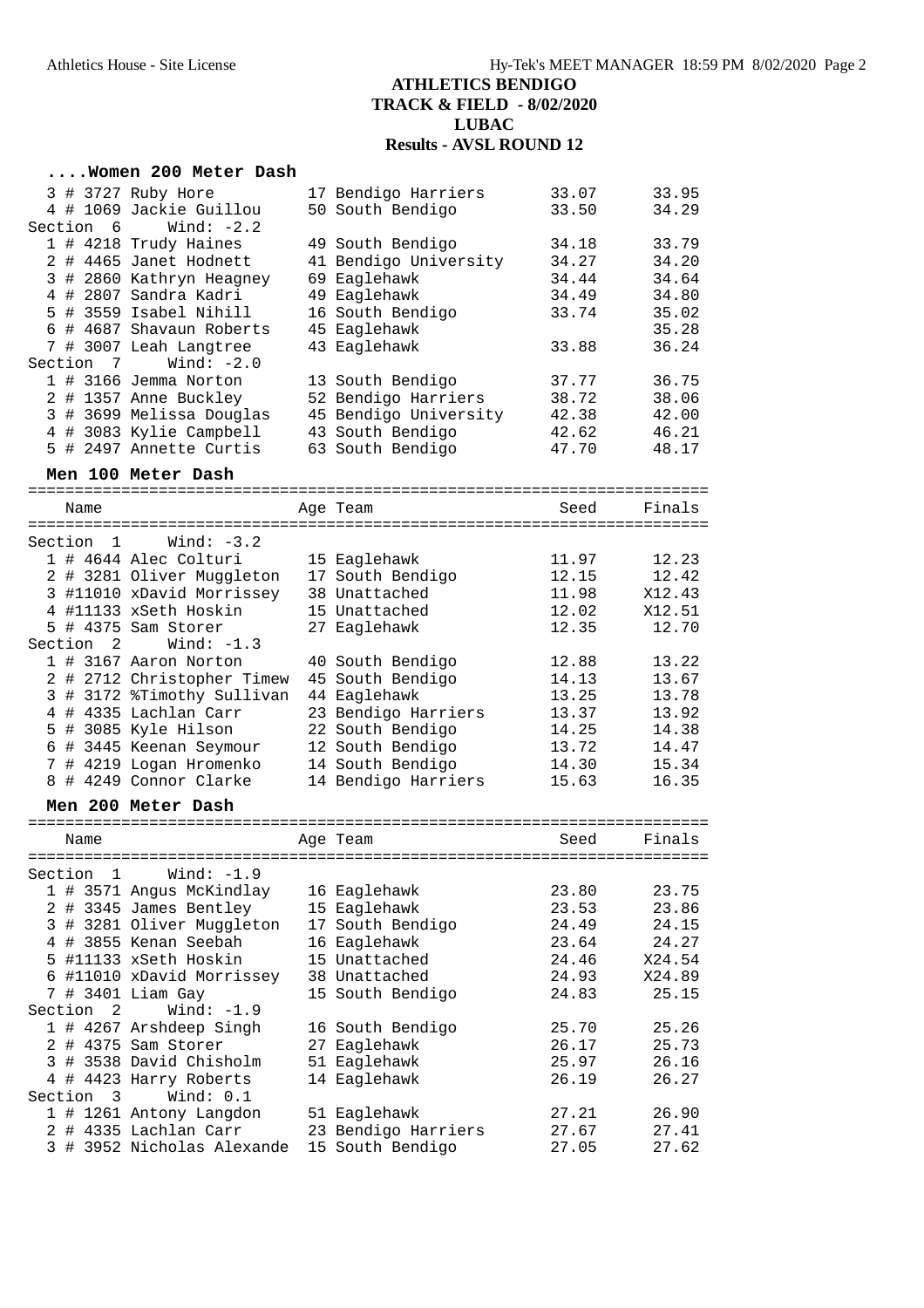|         |                | Men 200 Meter Dash                               |                                                   |                |                |
|---------|----------------|--------------------------------------------------|---------------------------------------------------|----------------|----------------|
|         |                | 4 # 3172 %Timothy Sullivan                       | 44 Eaglehawk                                      | 27.99          | 28.04          |
| Section | $\overline{4}$ | Wind: $0.5$                                      |                                                   |                |                |
|         |                | 1 # 2712 Christopher Timew                       | 45 South Bendigo                                  | 28.34          | 27.83          |
|         |                | 2 # 4318 Peter Clarke                            | 48 Bendigo Harriers                               | 28.81          | 28.06          |
|         |                | 3 # 3970 Neil Shaw                               | 46 Bendigo Harriers                               | 28.48          | 28.35          |
|         |                | 4 # 2808 Christopher Kadri                       | 50 Eaglehawk                                      | 28.53          | 28.79          |
|         |                | 5 # 2482 Terry Hicks                             | 65 Eaglehawk                                      | 28.32          | 29.21          |
|         | Section 5      | Wind: NWI                                        |                                                   |                |                |
|         |                | 1 # 3445 Keenan Seymour                          | 12 South Bendigo                                  | 29.93          | 28.79          |
|         |                | 2 # 2714 Ross Douglas<br>3 # 2543 David Heislers | 53 Bendigo University<br>54 Bendigo University    | 30.48<br>30.31 | 30.08<br>31.27 |
|         |                | 4 # 3480 Geoff Shaw                              | 71 Bendigo Harriers                               | 32.20          | 31.48          |
|         |                | 5 # 2779 David Lonsdale                          | 51 Bendigo University                             |                | 34.29          |
|         | Section 6      | Wind: $1.7$                                      |                                                   |                |                |
|         |                | 1 # 4249 Connor Clarke                           | 14 Bendigo Harriers                               | 34.27          | 33.40          |
|         |                | 2 # 3904 Kevin Shanahan                          | 63 Eaglehawk                                      | 39.43          | 34.86          |
|         |                | 3 # 4204 Stephen Ryan                            | 63 Eaglehawk                                      | 37.28          | 37.68          |
|         |                | 4 # 2234 Hunter Gill                             | 71 Bendigo Harriers                               |                | 41.52          |
|         |                | Mixed 800 Meter Run                              |                                                   |                |                |
|         |                |                                                  |                                                   |                |                |
|         | Name           |                                                  | Age Team                                          | Seed           | Finals         |
|         |                |                                                  |                                                   |                |                |
| Section | 1              |                                                  |                                                   |                |                |
|         |                | 1 # 4657 Matthew Buckell                         | M17 Bendigo University                            |                | 2:04.73        |
|         |                | 2 # 3345 James Bentley                           | M15 Eaglehawk                                     | 2:03.18        | 2:06.12        |
|         |                | 3 #11114 xNed Buckell                            | M17 Unattached                                    |                | X2:10.24       |
|         |                | 4 # 3855 Kenan Seebah                            | M16 Eaglehawk                                     | 2:15.86        | 2:14.55        |
|         |                | 5 # 1498 Matthew Schepisi                        | M36 Melbourne Uni                                 | 2:13.78        | 2:14.65        |
|         |                | $6$ # 3401 Liam Gay                              | M15 South Bendigo                                 | 2:07.34        | 2:15.57        |
|         |                | 7 # 4148 Taine Lang                              | M16 Bendigo Harriers                              | 2:18.35        | 2:15.81        |
|         | Section<br>-2  | 8 # 3281 Oliver Muggleton                        | M17 South Bendigo                                 | 2:17.22        | 2:21.01        |
|         |                | 1 # 4231 Luke Matthews                           | M38 Bendigo Harriers                              | 2:18.52        | 2:15.09        |
|         |                | 2 # 1825 Zackery Tickell                         | M14 South Bendigo                                 | 2:19.80        | 2:15.12        |
|         |                | 3 # 4644 Alec Colturi                            | M15 Eaglehawk                                     |                | 2:22.81        |
|         |                | 4 # 3167 Aaron Norton                            | M40 South Bendigo                                 | 2:23.53        | 2:23.28        |
|         |                | 5 # 4267 Arshdeep Singh                          | M16 South Bendigo                                 | 2:22.65        | 2:25.13        |
|         |                | 6 # 3952 Nicholas Alexande M15 South Bendigo     |                                                   | 2:22.13        | 2:37.42        |
| Section | 3              |                                                  |                                                   |                |                |
|         |                | 1 # 1824 Logan Tickell                           | M13 South Bendigo                                 | 2:26.48        | 2:17.65        |
|         |                | 2 # 1411 Stephen Van Rees                        | M38 Bendigo University                            |                | 2:19.91        |
| 3       |                | # 3865 Tullie Rowe                               | W15 Bendigo University                            | 2:24.81        | 2:21.57        |
| 4       |                | # 3945 Craig Green                               | M52 Bendigo University                            | 2:28.06        | 2:28.19        |
|         |                | 5 # 4423 Harry Roberts                           | M14 Eaglehawk                                     |                | 2:30.18        |
|         |                | 6 # 3577 Gabrielle Rusbrid W19 Eaglehawk         |                                                   | 2:30.70        | 2:33.59        |
|         |                | 7 # 2543 David Heislers                          | M54 Bendigo University                            | 2:31.97        | 2:56.03        |
| Section | $\overline{4}$ |                                                  |                                                   |                |                |
|         |                | 1 # 3086 Gregory Hilson                          | M50 South Bendigo                                 | 2:34.30        | 2:25.89        |
| 2       |                | # 3557 Genevieve Nihill                          | W12 South Bendigo                                 | 2:37.52        | 2:35.10        |
|         |                | 3 # 2723 Megan Wilson                            | W13 South Bendigo                                 | 2:38.66        | 2:37.97        |
|         |                | 4 # 3232 Molly Butler                            | W19 Bendigo University                            | 2:35.65        | 2:40.01        |
|         |                | 5 # 4052 Scarlett Southern W12 South Bendigo     |                                                   | 2:38.48        | 2:40.21        |
|         |                | 6 # 3084 Caitlin Campbell                        | W16 South Bendigo                                 | 2:38.59        | 2:40.35        |
| Section | 5              |                                                  |                                                   |                |                |
|         |                |                                                  | 1 # 4288 Isobel James-McCl W14 Bendigo University |                | 2:36.42        |
|         |                | 2 # 4299 Thomas McArthur                         | M13 South Bendigo                                 | 2:44.09        | 2:37.17        |
|         |                | 3 # 1279 Peter Curtis                            | M25 South Bendigo                                 | 2:42.62        | 2:41.36        |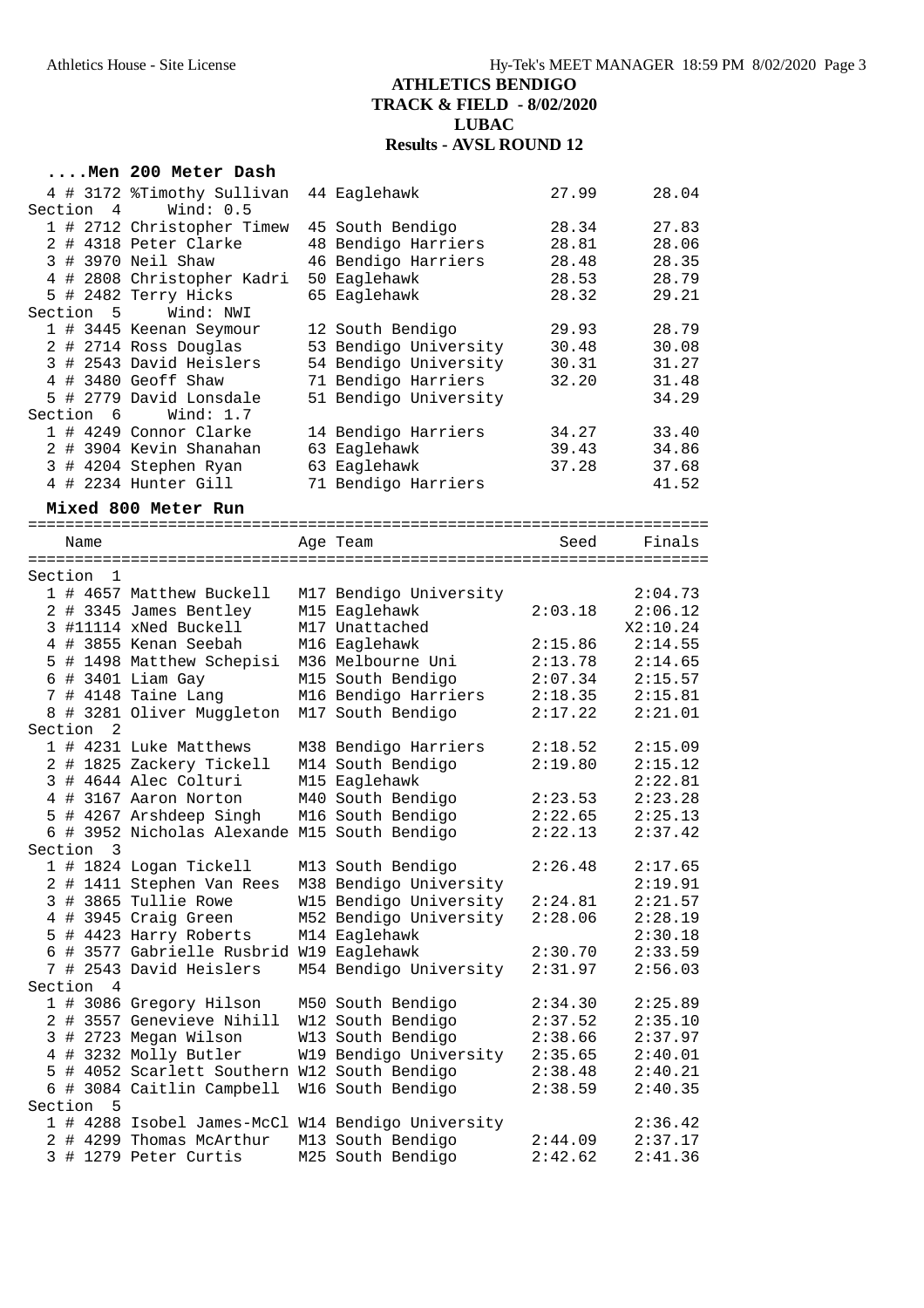### **....Mixed 800 Meter Run**

|         |           | 4 # 4623 Lauren White                           | W16 South Bendigo      | 2:41.34            | 2:43.89   |
|---------|-----------|-------------------------------------------------|------------------------|--------------------|-----------|
|         |           | 5 # 2897 Ian Wellard                            | M51 Bendigo Harriers   | 2:42.81            | 2:50.89   |
|         |           | 6 # 3443 Tiffany Bussem Jo W18 Bendigo Harriers |                        | 2:44.33            | 3:01.08   |
| Section | 6         |                                                 |                        |                    |           |
|         |           | 1 # 2779 David Lonsdale                         | M51 Bendigo University |                    | 2:41.19   |
|         |           | 2 # 4318 Peter Clarke                           | M48 Bendigo Harriers   | 2:48.67            | 2:43.43   |
|         |           | 3 # 1137 Anna de Vrieze                         | W33 South Bendigo      | 2:50.86            | 2:47.26   |
|         |           | 4 # 1068 Allie Guillou                          | W13 South Bendigo      | 2:46.56            | 2:51.12   |
|         |           | 5 # 2806 Laura Kadri                            | W17 Eaglehawk          | 2:48.39<br>2:48.45 | 2:52.33   |
| Section | 7         | 6 # 1067 Belle Guillou                          | W13 South Bendigo      |                    | 2:52.49   |
|         |           |                                                 |                        |                    |           |
|         |           | 1 # 3561 Andrea Smith                           | W44 Bendigo University | 2:54.21            | 2:51.83   |
|         |           | 2 # 1357 Anne Buckley                           | W52 Bendigo Harriers   | 2:56.92            | 2:55.97   |
|         |           | 3 # 1553 Juliet Heah                            | W31 Bendigo Harriers   | 2:57.91<br>3:05.74 | 2:57.97   |
|         |           | 4 # 4465 Janet Hodnett                          | W41 Bendigo University |                    | 2:59.05   |
|         |           | 5 # 1455 Debby Kirne                            | W54 South Bendigo      | 3:05.96            | 3:03.74   |
|         |           | 6 # 3559 Isabel Nihill                          | W16 South Bendigo      | 2:59.89            | 3:07.65   |
|         | Section 8 |                                                 |                        |                    |           |
|         |           | 1 # 2234 Hunter Gill                            | M71 Bendigo Harriers   | 3:20.26            | 3:12.75   |
|         |           | 2 # 3699 Melissa Douglas                        | W45 Bendigo University | 3:23.50            | 3:21.62   |
|         |           | 3 # 2860 Kathryn Heagney                        | W69 Eaglehawk          | 3:17.68            | 3:29.37   |
|         |           | 4 # 1069 Jackie Guillou                         | W50 South Bendigo      | 3:29.63            | 3:31.64   |
| 5       |           | # 3165 Jayne Norton                             | W44 South Bendigo      | 3:26.40            | 3:31.88   |
|         |           | 6 # 4687 Shavaun Roberts                        | W45 Eaglehawk          |                    | 3:52.85   |
|         | Section 9 |                                                 |                        |                    |           |
|         |           | 1 # 1217 James Russell                          | M58 Bendigo University |                    | 3:21.93   |
|         |           | 2 # 2807 Sandra Kadri                           | W49 Eaglehawk          | 3:40.84            | 3:22.67   |
|         |           | 3 # 1030 Charles Chambers                       | M65 Bendigo University |                    | 3:28.77   |
|         |           | 4 # 4204 Stephen Ryan                           | M63 Eaglehawk          | 3:41.28            | 3:39.46   |
|         |           | 5 # 2412 Carol Coad                             | W58 South Bendigo      | 3:41.25            | 3:42.72   |
|         |           | 6 # 3083 Kylie Campbell                         | W43 South Bendigo      | 4:09.61            | 4:18.68   |
|         |           | 7 # 3007 Leah Langtree                          | W43 Eaglehawk          | 3:39.23            | 4:58.36   |
|         |           | 8 # 3347 Natasha Fullerton W45 Eaglehawk        |                        | 4:55.99            | 4:58.46   |
|         |           | Mixed 3000 Meter Run                            |                        |                    |           |
|         |           |                                                 |                        |                    |           |
|         | Name      |                                                 | Age Team               | Seed               | Finals    |
|         |           |                                                 |                        |                    |           |
| Section | 1         |                                                 |                        |                    |           |
|         |           | 1 # 4657 Matthew Buckell                        | M17 Bendigo University | 9:35.55            | 9:17.42   |
|         |           | 2 # 1411 Stephen Van Rees                       | M38 Bendigo University | 9:38.42            | 9:31.21   |
|         |           | 3 #11114 xNed Buckell                           | M17 Unattached         | 9:24.61            | X9:42.19  |
| 4       |           | # 1498 Matthew Schepisi                         | M36 Melbourne Uni      |                    | 9:52.50   |
|         |           | 5 # 4148 Taine Lang                             | M16 Bendigo Harriers   | 10:20.01           | 10:22.57  |
|         |           | 6 # 3558 Bernard Nihill                         | M14 South Bendigo      | 10:21.76           | 10:33.79  |
| 7       |           | #11017 xMax Rowe                                | M13 Unattached         | 10:39.62           | X10:39.42 |
| 8       |           | # 1552 Peter Cowell                             | M56 Bendigo Harriers   | 10:36.27           | 10:43.74  |
| 9       |           | # 3945 Craig Green                              | M52 Bendigo University | 10:42.28           | 11:13.08  |
| 10      |           | # 3865 Tullie Rowe                              | W15 Bendigo University | 10:51.02           | 11:51.21  |
|         |           | 11 # 4335 Lachlan Carr                          | M23 Bendigo Harriers   | 11:51.72           | 12:03.74  |
|         |           | 12 # 4231 Luke Matthews                         | M38 Bendigo Harriers   | 12:09.44           | 12:14.13  |
|         |           | 13 # 2780 Phoebe Lonsdale                       | W14 Bendigo University | 11:52.36           | 12:22.89  |
|         |           | 14 # 2779 David Lonsdale                        | M51 Bendigo University | 12:07.99           | 12:33.43  |
|         |           | 15 # 2897 Ian Wellard                           | M51 Bendigo Harriers   | 11:40.35           | 12:38.57  |
|         |           | 16 # 1357 Anne Buckley                          | W52 Bendigo Harriers   | 12:16.43           | 12:39.23  |
|         |           | 17 # 3086 Gregory Hilson                        | M50 South Bendigo      | 11:54.70           | 12:46.38  |

 18 # 4623 Lauren White W16 South Bendigo 12:19.58 12:54.09 19 # 2543 David Heislers M54 Bendigo University 13:14.53 13:13.95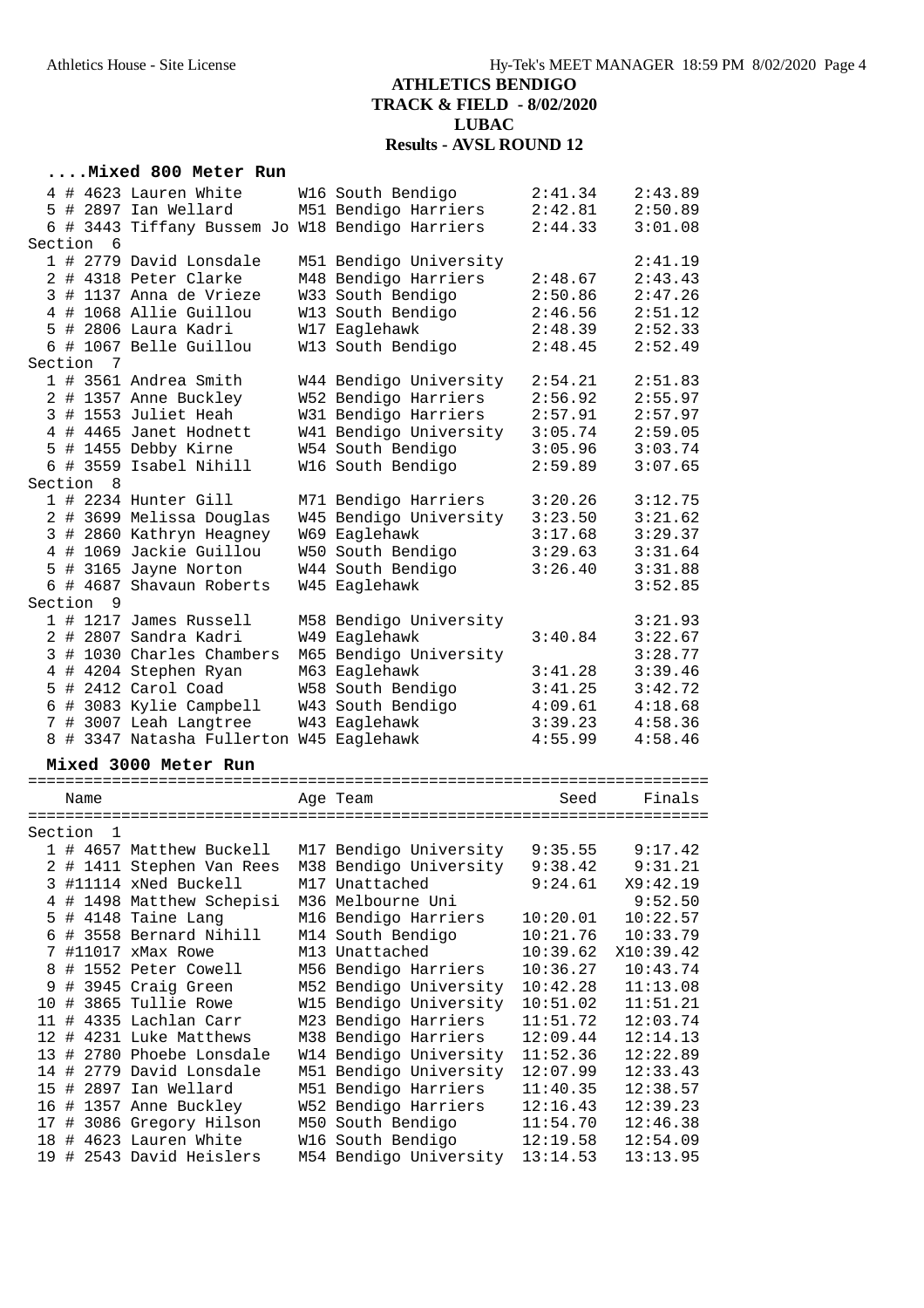| Mixed 3000 Meter Run                                            |                                |                                       |                  |
|-----------------------------------------------------------------|--------------------------------|---------------------------------------|------------------|
| 20 # 3561 Andrea Smith                                          | W44 Bendigo University         | 12:53.12                              | 13:19.31         |
| 21 # 1553 Juliet Heah                                           | W31 Bendigo Harriers           | 12:59.00                              | 13:23.15         |
| 22 # 1217 James Russell                                         | M58 Bendigo University         | 14:08.70                              | 13:40.67         |
| 23 # 2234 Hunter Gill                                           | M71 Bendigo Harriers           | 14:18.42                              | 13:47.91         |
| 24 # 1455 Debby Kirne                                           | W54 South Bendigo              | 13:47.05                              | 13:52.68         |
| 25 # 4465 Janet Hodnett                                         | W41 Bendigo University         | 13:15.15                              | 13:59.11         |
| 26 # 1030 Charles Chambers                                      | M65 Bendigo University         | 12:51.23                              | 14:00.63         |
| 27 # 3699 Melissa Douglas                                       | W45 Bendigo University         | 14:22.56                              | 15:37.66         |
| Mixed 200 Meter Hurdles                                         |                                |                                       |                  |
| Name                                                            | Age Team                       | ==================<br>Seed            | Finals           |
| =====================================<br>Wind: 1.2<br>Section 1 |                                | ===================================== |                  |
| 1 # 3003 Lily Marsh                                             | W13 Eaglehawk                  | 36.75                                 | 38.28            |
| 2 # 3989 Emma Orme W12 South Bendigo                            |                                | 38.52                                 | 40.39            |
| 3 # 4053 Mackenzie Souther W14 South Bendigo                    |                                | 41.56                                 | 40.70            |
|                                                                 |                                |                                       |                  |
| Mixed 300 Meter Hurdles                                         |                                |                                       |                  |
| Name                                                            | Age Team                       | Seed                                  | Finals           |
| ==========================                                      | ===================            | ------------------                    |                  |
| Section 1                                                       |                                |                                       |                  |
| 1 # 2482 Terry Hicks M65 Eaglehawk                              |                                |                                       | 51.99            |
| Mixed 400 Meter Hurdles                                         |                                |                                       |                  |
| ==========================                                      | =============                  |                                       | ========         |
| Name                                                            | Age Team                       | Seed                                  | Finals           |
|                                                                 |                                |                                       |                  |
| 1 # 3726 Daniel Baldwin<br>2 # 3538 David Chisholm              | M17 Bendigo Harriers           | 1:07.28                               | 58.07<br>1:05.69 |
| 3 # 1261 Antony Langdon                                         | M51 Eaglehawk<br>M51 Eaglehawk | 1:16.37                               | 1:14.91          |
| Section<br>2                                                    |                                |                                       |                  |
| 1 # 2809 Maya Kadri                                             | W15 Eaglehawk                  | 1:26.37                               | 1:26.38          |
| 2 # 1553 Juliet Heah                                            | W31 Bendigo Harriers           | 1:25.81                               | 1:31.53          |
|                                                                 |                                |                                       |                  |
| Mixed 4x200 Meter Relay                                         |                                |                                       |                  |
| Team                                                            |                                | Seed                                  | Finals           |
|                                                                 |                                |                                       |                  |
| Section<br>1                                                    |                                |                                       |                  |
| 1 Eaglehawk 'B'                                                 |                                |                                       | 2:03.88          |
| 1) #3822 Jorja Peace 15                                         |                                | 2) #3776 Georgia Lee 15               |                  |
| 3) #2809 Maya Kadri 15                                          |                                | 4) #2806 Laura Kadri 17               |                  |
| 2 Bendigo University 'A'                                        |                                |                                       | 2:05.23          |
| 1) #3232 Molly Butler 19                                        |                                | 2) #4288 Isobel James-McCloy 14       |                  |
| 3) #2780 Phoebe Lonsdale 14                                     |                                | 4) #3865 Tullie Rowe 15               |                  |
| 3 South Bendigo 'A'                                             |                                |                                       | 2:05.86          |
| 1) #1068 Allie Guillou 13                                       |                                | 2) #3716 Jessica Grigson 13           |                  |
| 3) #1067 Belle Guillou 13                                       |                                | 4) #3989 Emma Orme 12                 |                  |
| 4 Eaglehawk 'C'                                                 |                                |                                       | 2:17.62          |
| 1) #2860 Kathryn Heagney 69                                     |                                | 2) #2807 Sandra Kadri 49              |                  |
| 3) #3007 Leah Langtree 43<br>5 South Bendigo 'C'                |                                | 4) #4687 Shavaun Roberts 45           | 2:21.17          |
| 1) #2412 Carol Coad 58                                          |                                | 2) #1069 Jackie Guillou 50            |                  |
| 3) #1455 Debby Kirne 54                                         |                                | 4) #4218 Trudy Haines 49              |                  |
| 6 South Bendigo 'B'                                             |                                |                                       | 2:24.44          |
| 1) #4220 Abbey Hromenko 17                                      |                                | 2) #3165 Jayne Norton 44              |                  |
|                                                                 |                                |                                       |                  |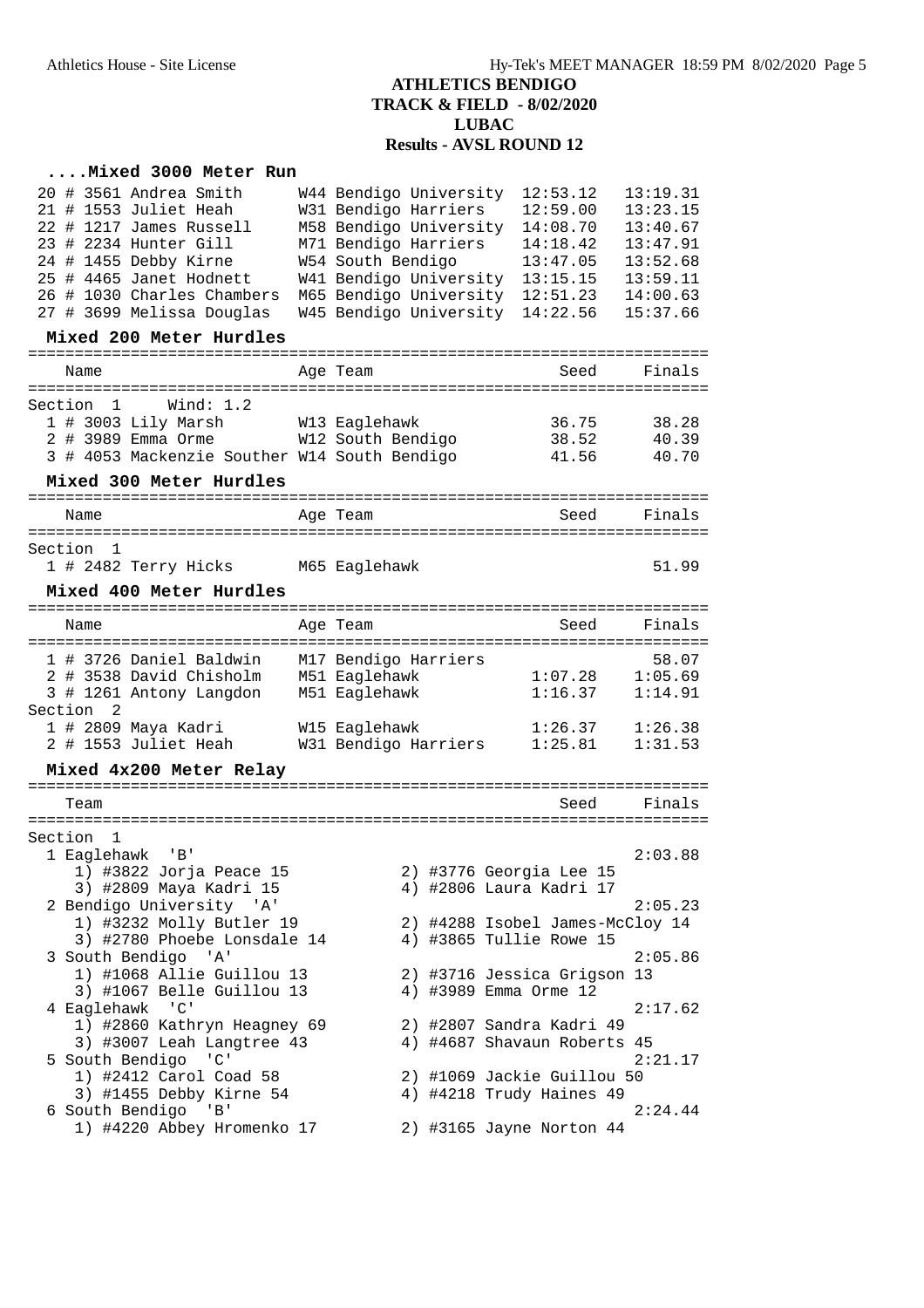|           | Mixed 4x200 Meter Relay                                                                        |                                    |  |                                                       |                   |
|-----------|------------------------------------------------------------------------------------------------|------------------------------------|--|-------------------------------------------------------|-------------------|
|           | 3) #3166 Jemma Norton 13                                                                       |                                    |  | 4) #3084 Caitlin Campbell 16                          |                   |
|           | -- Eaglehawk 'A'                                                                               |                                    |  |                                                       | DQ                |
|           | 1) #3047 Andrea Archibald 14                                                                   |                                    |  | 2) #3106 Jorja Morrison 13                            |                   |
|           | 3) #3004 Rosy Marsh 13                                                                         |                                    |  | 4) #3003 Lily Marsh 13                                |                   |
| Section 2 |                                                                                                |                                    |  |                                                       |                   |
|           | 1 Eaglehawk 'D'                                                                                |                                    |  |                                                       | 1:37.79           |
|           | 1) #4644 Alec Colturi 15<br>3) #4423 Harry Roberts 14                                          |                                    |  | 2) #3345 James Bentley 15<br>4) #3855 Kenan Seebah 16 |                   |
|           | 2 South Bendigo<br>一「日」                                                                        |                                    |  |                                                       | 1:40.56           |
|           | 1) #1825 Zackery Tickell 14                                                                    |                                    |  | 2) #3281 Oliver Muggleton 17                          |                   |
|           | 3) #3401 Liam Gay 15                                                                           |                                    |  | 4) #4267 Arshdeep Singh 16                            |                   |
|           | 3 Eaglehawk 'E'                                                                                |                                    |  |                                                       | 1:51.67           |
|           | 1) #1261 Antony Langdon 51                                                                     |                                    |  | 2) #2808 Christopher Kadri 50                         |                   |
|           | 3) #2482 Terry Hicks 65                                                                        |                                    |  | 4) #3538 David Chisholm 51                            |                   |
|           | 4 Bendigo Harriers 'B'                                                                         |                                    |  |                                                       | 1:58.29           |
|           | 1) #2931 Geoff Jordan 50                                                                       |                                    |  | 2) #3480 Geoff Shaw 71                                |                   |
|           | 3) #3970 Neil Shaw 46                                                                          |                                    |  | 4) #4318 Peter Clarke 48                              |                   |
|           | 5 South Bendigo 'E'                                                                            |                                    |  |                                                       | 1:58.71           |
|           | 1) #3086 Gregory Hilson 50                                                                     |                                    |  | 2) #3167 Aaron Norton 40                              |                   |
|           | 3) #1279 Peter Curtis 25                                                                       |                                    |  | 4) #3558 Bernard Nihill 14                            |                   |
|           | 6 South Bendigo 'G'                                                                            |                                    |  |                                                       | 2:13.18           |
|           | 1) #3270 Jasper Seymour 10                                                                     |                                    |  | 2) #1824 Logan Tickell 13                             |                   |
|           | 3) #3445 Keenan Seymour 12                                                                     |                                    |  | 4) #4219 Logan Hromenko 14                            | 2:23.29           |
|           | 7 Bendigo University 'B'<br>1) #2714 Ross Douglas 53                                           |                                    |  | 2) #2543 David Heislers 54                            |                   |
|           | 3) #2779 David Lonsdale 51                                                                     |                                    |  | 4) #1217 James Russell 58                             |                   |
|           |                                                                                                |                                    |  |                                                       |                   |
|           | Mixed High Jump                                                                                |                                    |  |                                                       |                   |
| Name      |                                                                                                | Age Team                           |  | Seed                                                  | Finals            |
|           |                                                                                                |                                    |  | ============================                          |                   |
| Flight 1  |                                                                                                |                                    |  |                                                       |                   |
|           | 1 # 4654 Joseph Baldwin                                                                        | M21 Melbourne Uni                  |  | 2.05m                                                 | 2.15m             |
|           | 2 # 103 Denise Snyder                                                                          | W27 Eaglehawk                      |  | 1.70m                                                 | 1.67m             |
|           | 3 # 3086 Gregory Hilson                                                                        | M50 South Bendigo                  |  | 1.55m                                                 | 1.57m             |
|           | 4 # 4220 Abbey Hromenko                                                                        | W17 South Bendigo                  |  | 1.55m                                                 | 1.52m             |
|           | 4 # 3345 James Bentley                                                                         | M15 Eaglehawk                      |  |                                                       | 1.52m             |
|           | 4 # 4388 Caitlin Davis                                                                         | W18 Old Xaverians                  |  |                                                       | 1.52m<br>1.47m    |
|           | 7 # 4249 Connor Clarke                                                                         | M14 Bendigo Harriers               |  | 1.55m                                                 |                   |
|           | 7 # 1498 Matthew Schepisi M36 Melbourne Uni<br>7 # 3874 Monique Gavriliad W15 Bendigo Harriers |                                    |  | 1.45m<br>1.47m                                        | 1.47m<br>1.47m    |
|           | 10 # 4423 Harry Roberts M14 Eaglehawk                                                          |                                    |  | 1.45m                                                 | 1.42m             |
|           | -- # 3571 Angus McKindlay M16 Eaglehawk                                                        |                                    |  | 1.60m                                                 | NH                |
| Flight 2  |                                                                                                |                                    |  |                                                       |                   |
|           | 1 # 3970 Neil Shaw                                                                             | M46 Bendigo Harriers               |  | 1.40m                                                 | 1.40m             |
|           | 2 # 3003 Lily Marsh                                                                            | W13 Eaglehawk                      |  | 1.40m                                                 | 1.35m             |
|           | 2 # 2931 Geoff Jordan                                                                          | M50 Bendigo Harriers               |  | 1.40m                                                 | 1.35m             |
|           | 2 # 2714 Ross Douglas                                                                          | M53 Bendigo University             |  | 1.35m                                                 | 1.35m             |
|           | 5 # 3989 Emma Orme                                                                             | W12 South Bendigo                  |  | 1.36m                                                 | 1.30m             |
|           | 5 # 3716 Jessica Grigson                                                                       | W13 South Bendigo                  |  | 1.35m                                                 | 1.30m             |
|           | 5 # 4218 Trudy Haines                                                                          | W49 South Bendigo                  |  | 1.35m                                                 | 1.30m             |
|           | 5 # 3480 Geoff Shaw                                                                            | M71 Bendigo Harriers               |  | 1.35m                                                 | 1.30 <sub>m</sub> |
|           | 9 # 2809 Maya Kadri                                                                            | W15 Eaglehawk                      |  | 1.35m                                                 | 1.25m             |
|           | 9 # 2482 Terry Hicks                                                                           | M65 Eaglehawk                      |  | 1.30m                                                 | 1.25m             |
| Flight 3  |                                                                                                |                                    |  |                                                       |                   |
|           | 1 # 3106 Jorja Morrison                                                                        | W13 Eaglehawk                      |  |                                                       | 1.40m             |
|           | 2 # 4019 Lainey Pollard<br>3 # 1261 Antony Langdon                                             | W13 South Bendigo<br>M51 Eaglehawk |  | 1.30m<br>1.30 <sub>m</sub>                            | 1.30m<br>1.25m    |
|           |                                                                                                |                                    |  |                                                       |                   |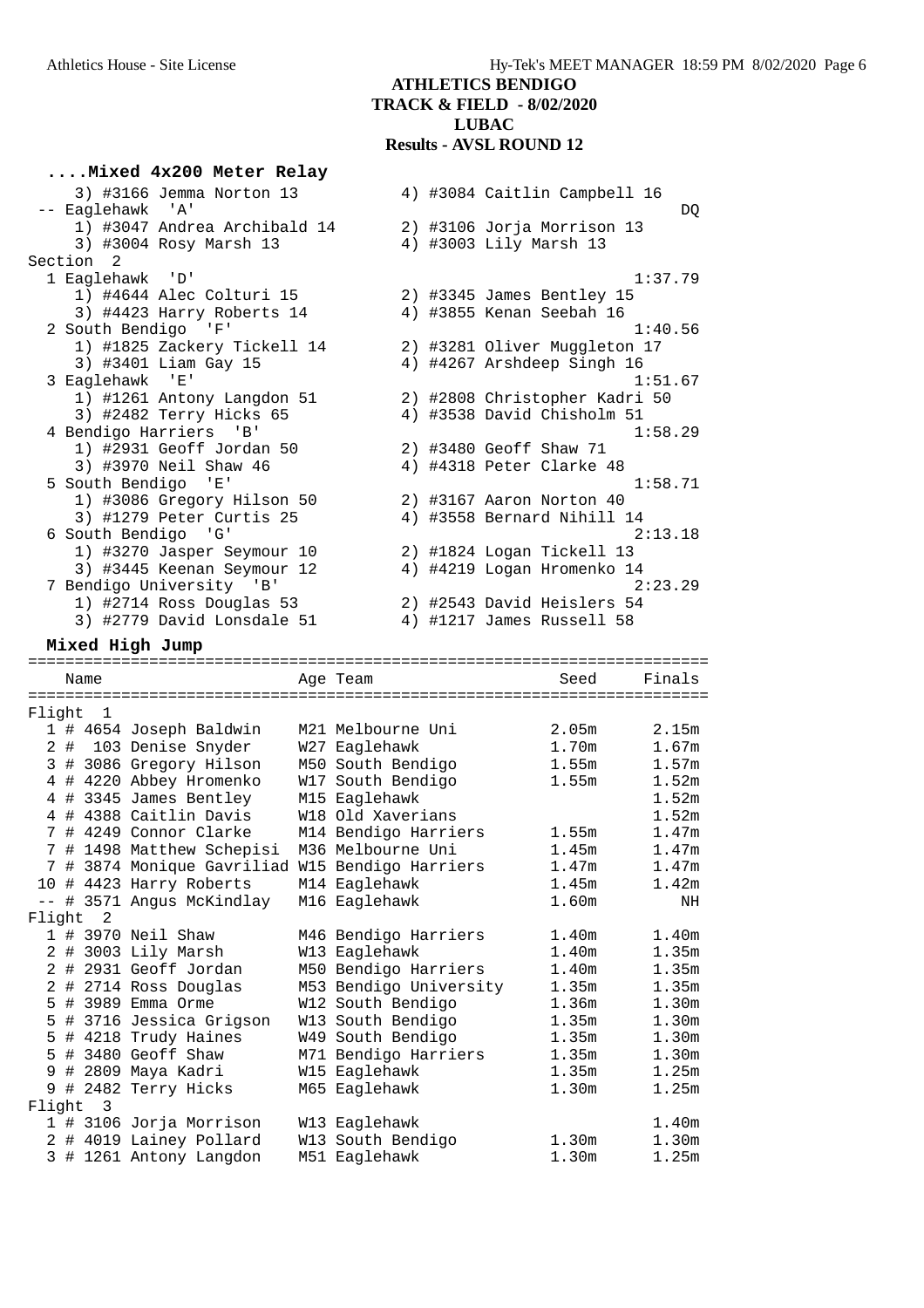# **....Mixed High Jump**

|        |      |                         | 4 # 1554 Narelle Messerle W61 Ringwood        |                        | 1.10m             | 1.05m  |        |
|--------|------|-------------------------|-----------------------------------------------|------------------------|-------------------|--------|--------|
|        |      |                         | Mixed Pole Vault                              |                        |                   |        |        |
|        |      | Name                    |                                               | Age Team               | Seed              | Finals |        |
| Flight |      | $\overline{1}$          |                                               |                        |                   |        |        |
|        |      |                         | 1 # 3480 Geoff Shaw                           | M71 Bendigo Harriers   | 2.90m             | 2.60m  |        |
|        |      |                         | 2 # 3538 David Chisholm                       | M51 Eaglehawk          | 2.40m             | 2.20m  |        |
|        |      |                         | 3 # 4218 Trudy Haines                         | W49 South Bendigo      | 2.05 <sub>m</sub> | 1.80m  |        |
|        |      |                         | Mixed Triple Jump                             |                        |                   |        |        |
|        |      | Name                    |                                               | Age Team               | Seed              | Finals | Wind   |
|        |      |                         | 1 # 3162 Emma Peters                          | W19 Athletics Chilwell | 8.87m             | 9.17m  | 2.0    |
|        |      |                         | 2 # 3480 Geoff Shaw                           | M71 Bendigo Harriers   | 9.52m             | 8.79m  | 2.0    |
|        |      |                         | 3 #11017 xMax Rowe                            | M13 Unattached         | 8.71m             | X8.74m | 3.1    |
|        |      |                         | 4 # 3165 Jayne Norton                         | W44 South Bendigo      | 8.47m             | 8.32m  | 0.5    |
|        |      |                         | 5 # 2931 Geoff Jordan                         | M50 Bendigo Harriers   | 8.94m             | 8.10m  | $+0.0$ |
|        |      |                         | 6 # 3084 Caitlin Campbell                     | W16 South Bendigo      | 8.28m             | 8.08m  | $2.8$  |
|        |      |                         | 7 # 2780 Phoebe Lonsdale                      | W14 Bendigo University | 8.30m             | 8.07m  | 1.2    |
|        |      |                         | 8 # 3561 Andrea Smith                         | W44 Bendigo University | 7.87m             | 7.72m  | 3.2    |
|        |      |                         | 9 # 2712 Christopher Timew M45 South Bendigo  |                        |                   | 7.44m  | 0.5    |
|        |      |                         | 10 # 2779 David Lonsdale                      | M51 Bendigo University | 7.47m             | 7.38m  | 1.8    |
|        |      |                         | 11 # 3166 Jemma Norton                        | W13 South Bendigo      | 7.68m             | 7.30m  | 2.5    |
|        |      |                         | 12 # 3445 Keenan Seymour                      | M12 South Bendigo      | 7.98m             | 6.83m  | 1.2    |
|        |      |                         | 13 # 3047 Andrea Archibald                    | W14 Eaglehawk          |                   | 6.15m  | $+0.0$ |
| Flight |      | 2                       |                                               |                        |                   |        |        |
|        |      |                         | 1 # 4644 Alec Colturi                         | M15 Eaglehawk          | 11.87m            | 12.23m | $+0.0$ |
|        |      |                         | 2 # 1825 Zackery Tickell                      | M14 South Bendigo      | 10.15m            | 11.03m | 1.8    |
|        |      |                         | 3 # 103 Denise Snyder                         | W27 Eaglehawk          | 10.57m            | 10.75m | 0.2    |
|        |      |                         | 4 # 4423 Harry Roberts                        | M14 Eaglehawk          | 10.96m            | 10.49m | 1.6    |
|        |      |                         | 5 # 3106 Jorja Morrison                       | W13 Eaglehawk          | 9.91 <sub>m</sub> | 10.43m | 1.3    |
|        |      |                         | 6 # 3562 Keely Trew                           | W27 South Bendigo      | 9.95m             | 10.20m | 5.5    |
|        |      |                         | 7 # 3538 David Chisholm                       | M51 Eaglehawk          | 10.34m            | 10.18m | 2.2    |
|        |      |                         | 8 # 3167 Aaron Norton                         | M40 South Bendigo      | 9.48m             | 9.81m  | 0.9    |
|        |      |                         | 9 # 3004 Rosy Marsh                           | W13 Eaglehawk          | 9.93m             | 9.07m  | 1.9    |
|        |      |                         | 10 # 4019 Lainey Pollard                      | W13 South Bendigo      | 8.40m             | 8.62m  | 3.5    |
|        |      |                         | -- # 1279 Peter Curtis                        | M25 South Bendigo      | 9.57m             | ND     | NWI    |
| Flight |      | $\overline{\mathbf{3}}$ |                                               |                        |                   |        |        |
|        |      |                         | 1 # 3003 Lily Marsh                           | W13 Eaglehawk          | 9.60m             | 9.66m  | $+0.0$ |
|        |      |                         | 2 # 3822 Jorja Peace                          | W15 Eaglehawk          | 9.72m             | 9.52m  | 1.3    |
| 3      | #    |                         | 3599 Nyah Brits                               | W15 Bendigo Harriers   | 9.41m             | 9.50m  | $0.7$  |
| 4      |      |                         | # 3443 Tiffany Bussem Jo W18 Bendigo Harriers |                        | 8.87m             | 9.18m  | 1.5    |
| 5      | #    |                         | 3716 Jessica Grigson                          | W13 South Bendigo      | 8.88m             | 8.58m  | $+0.0$ |
| 6      | #    |                         | 1068 Allie Guillou                            | W13 South Bendigo      | 8.70m             | 8.52m  | $+0.0$ |
| 7      | #    |                         | 1067 Belle Guillou                            | W13 South Bendigo      | 8.72m             | 8.41m  | 2.9    |
| 8      | $\#$ |                         | 3727 Ruby Hore                                | W17 Bendigo Harriers   | 7.92m             | 7.79m  | $+0.0$ |
| 9      | $#$  |                         | 3989 Emma Orme                                | W12 South Bendigo      | 7.86m             | 7.65m  | 0.5    |
| 10     | - #  |                         | 2412 Carol Coad                               | W58 South Bendigo      | 7.65m             | 7.50m  | $+0.0$ |
|        |      |                         | 11 # 2714 Ross Douglas                        | M53 Bendigo University | 6.99m             | 6.58m  | 1.5    |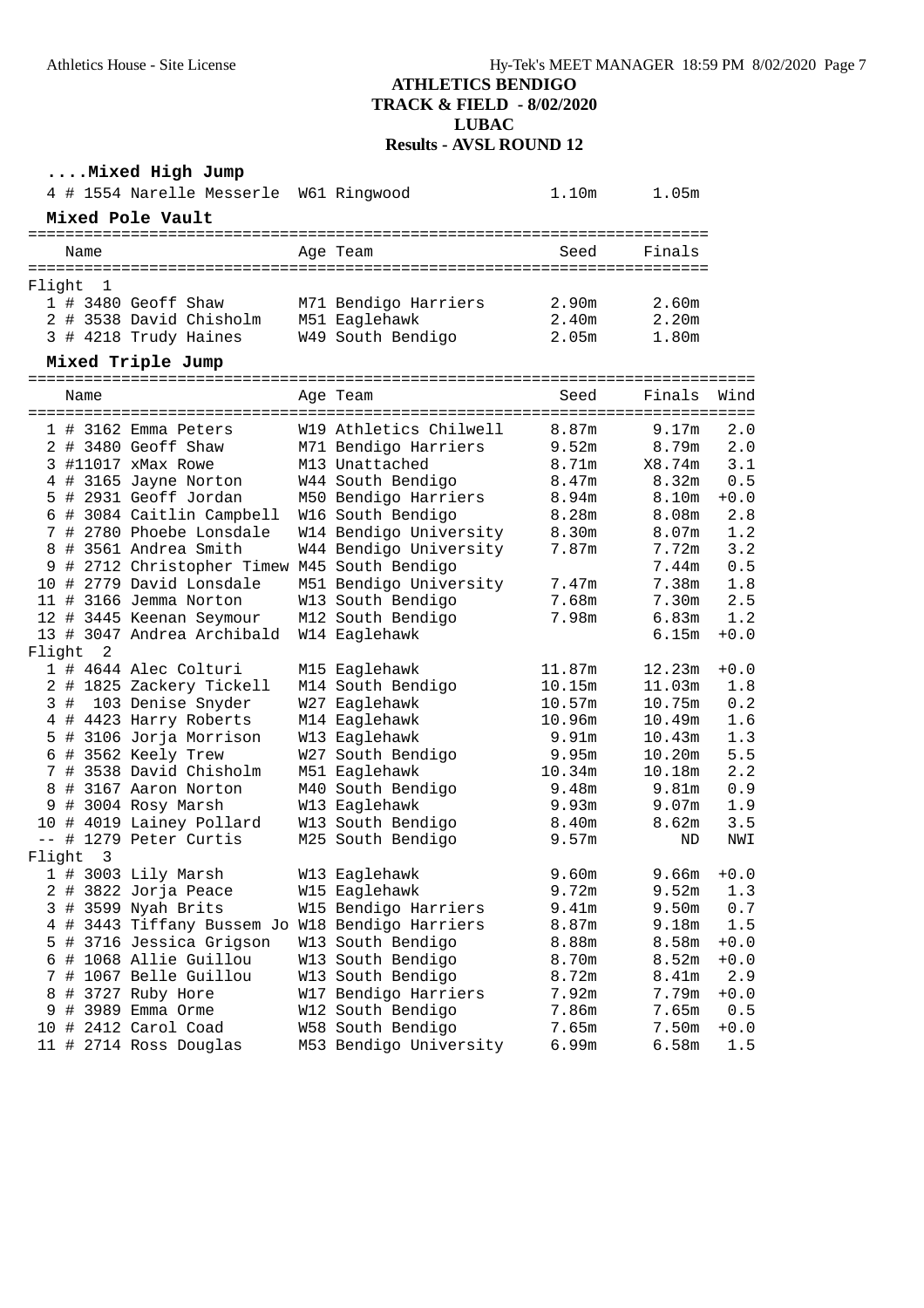# **Mixed Discus Throw**

|          | Name |                                               | Age Team               | Seed   | Finals |
|----------|------|-----------------------------------------------|------------------------|--------|--------|
|          |      |                                               |                        |        |        |
| Flight   | 1    |                                               |                        |        |        |
|          |      | 1 # 4318 Peter Clarke                         | M48 Bendigo Harriers   | 20.50m | 21.77m |
|          |      | 2 # 3727 Ruby Hore                            | W17 Bendigo Harriers   | 21.40m | 21.33m |
|          |      | 2 # 2540 Anthony Messerle                     | M25 Bendigo University | 21.18m | 21.33m |
|          |      | 2 # 4077 Amanda Robinson                      | W40 Bendigo Harriers   | 22.05m | 21.33m |
|          |      | 5 # 2808 Christopher Kadri M50 Eaglehawk      |                        | 21.63m | 20.80m |
|          |      | 6 # 3854 Martin Fryer                         | M75 Eaglehawk          | 22.31m | 20.00m |
|          |      | 7 # 4375 Sam Storer                           |                        | 21.21m | 19.63m |
|          |      |                                               | M27 Eaglehawk          |        |        |
|          |      | 8 # 3945 Craig Green                          | M52 Bendigo University | 18.90m | 19.55m |
|          |      | 8 # 3989 Emma Orme                            | W12 South Bendigo      | 22.91m | 19.55m |
|          |      | 10 # 2412 Carol Coad                          | W58 South Bendigo      | 19.78m | 19.38m |
|          |      | 11 # 4204 Stephen Ryan                        | M63 Eaglehawk          | 22.35m | 18.87m |
|          |      | 12 # 4068 Haylee Greenman                     | W15 Bendigo Harriers   | 21.53m | 18.55m |
|          |      | 13 # 2714 Ross Douglas                        | M53 Bendigo University | 20.55m | 18.52m |
|          |      | 14 # 1261 Antony Langdon                      | M51 Eaglehawk          | 20.82m | 18.12m |
|          |      | 15 # 1279 Peter Curtis                        | M25 South Bendigo      | 20.18m | 17.68m |
|          |      | 16 # 1554 Narelle Messerle                    | W61 Ringwood           | 20.59m | 17.55m |
|          |      | 17 # 4218 Trudy Haines                        | W49 South Bendigo      | 20.30m | 15.01m |
|          |      | 18 # 2809 Maya Kadri                          | W15 Eaglehawk          |        | 12.30m |
|          |      | 19 # 3004 Rosy Marsh                          | W13 Eaglehawk          | 12.43m | 12.16m |
| Flight 2 |      |                                               |                        |        |        |
|          |      | 1 # 4249 Connor Clarke                        | M14 Bendigo Harriers   |        | 22.09m |
|          |      | 2 # 3561 Andrea Smith                         | W44 Bendigo University | 18.82m | 18.06m |
|          |      |                                               |                        |        |        |
|          |      | 3 # 3166 Jemma Norton                         | W13 South Bendigo      | 18.18m | 17.17m |
|          |      | 4 # 3075 Peter Savage                         | M65 Eaglehawk          | 16.84m | 16.59m |
|          |      | 5 # 3270 Jasper Seymour                       | M10 South Bendigo      | 16.21m | 16.57m |
|          |      | 6 # 4028 Montanna Maud                        | W16 Bendigo University | 16.96m | 15.67m |
|          |      | 7 # 2807 Sandra Kadri                         | W49 Eaglehawk          | 13.90m | 13.96m |
|          |      | 8 # 3347 Natasha Fullerton W45 Eaglehawk      |                        |        | 13.89m |
|          |      | 9 # 2860 Kathryn Heagney                      | W69 Eaglehawk          | 13.93m | 12.10m |
|          |      | 10 # 2497 Annette Curtis                      | W63 South Bendigo      | 13.36m | 11.96m |
|          |      | 11 # 4687 Shavaun Roberts                     | W45 Eaglehawk          |        | 11.95m |
|          |      | 12 # 3083 Kylie Campbell                      | W43 South Bendigo      | 12.02m | 11.66m |
|          |      | 13 # 3047 Andrea Archibald                    | W14 Eaglehawk          |        | 11.65m |
|          |      | 14 # 3074 Wendy Ennor                         | W62 Eaglehawk          | 11.79m | 10.78m |
| Flight   | 3    |                                               |                        |        |        |
|          |      | 1 # 3862 Bailey Cooper                        | M22 Bendigo Harriers   | 27.93m | 29.91m |
|          |      | 2 # 2482 Terry Hicks                          | M65 Eaglehawk          | 31.47m | 29.03m |
|          |      | 3 # 3052 Olivia Graham                        |                        |        | 28.75m |
|          |      |                                               | W19 Eaglehawk          | 29.44m |        |
|          |      | 4 # 3165 Jayne Norton                         | W44 South Bendigo      | 31.25m | 28.13m |
| 5.       |      | # 3861 Mackenzie Cooper                       | M20 Bendigo Harriers   | 28.93m | 27.90m |
| 6        |      | # 3162 Emma Peters                            | W19 Athletics Chilwell | 25.60m | 27.70m |
|          |      | # 3119 Craig Graham                           | M54 Eaglehawk          | 26.67m | 26.21m |
| 8        |      | # 3345 James Bentley                          | M15 Eaglehawk          | 30.75m | 25.55m |
| 9        |      | # 4544 Siobhan Thompson                       | W22 Eaglehawk          | 28.90m | 25.20m |
| 10 #     |      | 103 Denise Snyder                             | W27 Eaglehawk          | 25.65m | 24.62m |
|          |      | 11 # 2712 Christopher Timew M45 South Bendigo |                        | 25.45m | 24.56m |
|          |      | 12 # 3776 Georgia Lee                         | W15 Eaglehawk          | 23.63m | 24.17m |
|          |      | 13 # 3480 Geoff Shaw                          | M71 Bendigo Harriers   | 24.30m | 24.12m |
|          |      | 14 # 3007 Leah Langtree                       | W43 Eaglehawk          | 25.79m | 24.00m |
|          |      | 15 # 2931 Geoff Jordan                        | M50 Bendigo Harriers   | 24.91m | 23.70m |
|          |      | 16 # 3970 Neil Shaw                           | M46 Bendigo Harriers   | 23.21m | 23.26m |
|          |      | 17 # 3167 Aaron Norton                        | M40 South Bendigo      | 23.65m | 22.75m |
|          |      | 18 # 4078 Tiahna Robinson                     | W15 Bendigo Harriers   | 24.22m | 22.74m |
|          |      | 19 # 3095 Claire Noonan                       | W15 Eaglehawk          | 24.83m | 22.64m |
|          |      |                                               |                        |        |        |